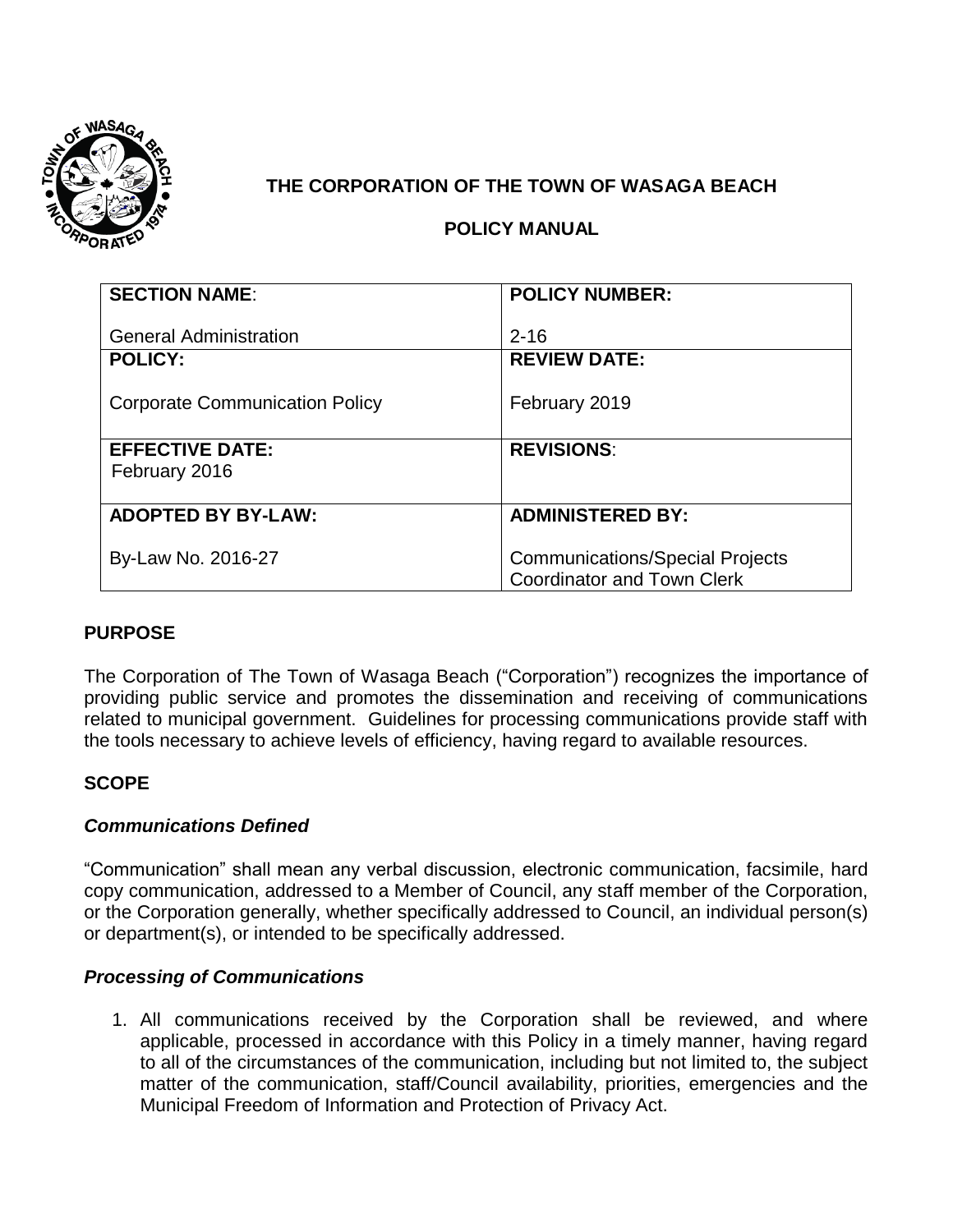- 2. Council and staff shall have regard to the provisions of the Municipal Freedom of Information and Protection of Privacy Act when considering any communications. In circumstances where providing a response requires research to provide access to the Corporations' records, or involves personal or other confidential information, individuals may be required to file an application under the Freedom of Information and Protection of Privacy Act and pay the requisite fee to process the request any subsequent fees for copying of documents prior to the supply thereof.
- 3. All requests may be subject to additional fees for search time in completing the request and/or photocopying fees. Search time shall be calculated at a rate of \$7.50 per 15 minutes of search time. The photocopying fee shall be the applicable rate as provided for in the Corporation's Composite Fee By-law. A deposit in respect of the search and photocopying fees may be requested prior to any search and/or photocopying being undertaken.
- 4. All fees which are applicable shall be paid in full prior to the release of any documents.
- 5. Communications deemed to be discriminatory, espousing hatred or harassment, violence or racism, or containing aggressive, abusive or derogatory comments directed at a member of Council or staff will not be responded to.
- 6. In the event that the communication is a request for access to information under the Municipal Freedom of Information and Protection of Privacy Act which is deemed to be frivolous or vexatious a refusal in the respect of the request will be provided with notice and reasons pursuant to the said Act.
- 7. Communications that provide insufficient information for staff to respond will be referred back to the author for clarification and will not be processed until such or sufficient clarification is provided.
- 8. Communications for information which the Corporation has already provided to the requester directly or to any third party having made a request on behalf of the requester may be deemed to be frivolous and/or vexatious and may be treated accordingly.
- 9. Communications shall be referred by the Communications/Special Projects Coordinator and/or Town Clerk to the appropriate department on the basis of subject matter for response. In the event that another department has already responded to a prior request regarding the same matter, no referral shall be made and the communication shall be returned to the sender.
- 10.Communications which are not specifically addressed to an individual staff member or department shall be processed through the office of the Town Clerk which may cause a delay in processing.
- 11.Communications addressed to Council, will be referred to the Executive Assistant to the Mayor and Council or designate for processing. The Town Clerk, in consultation with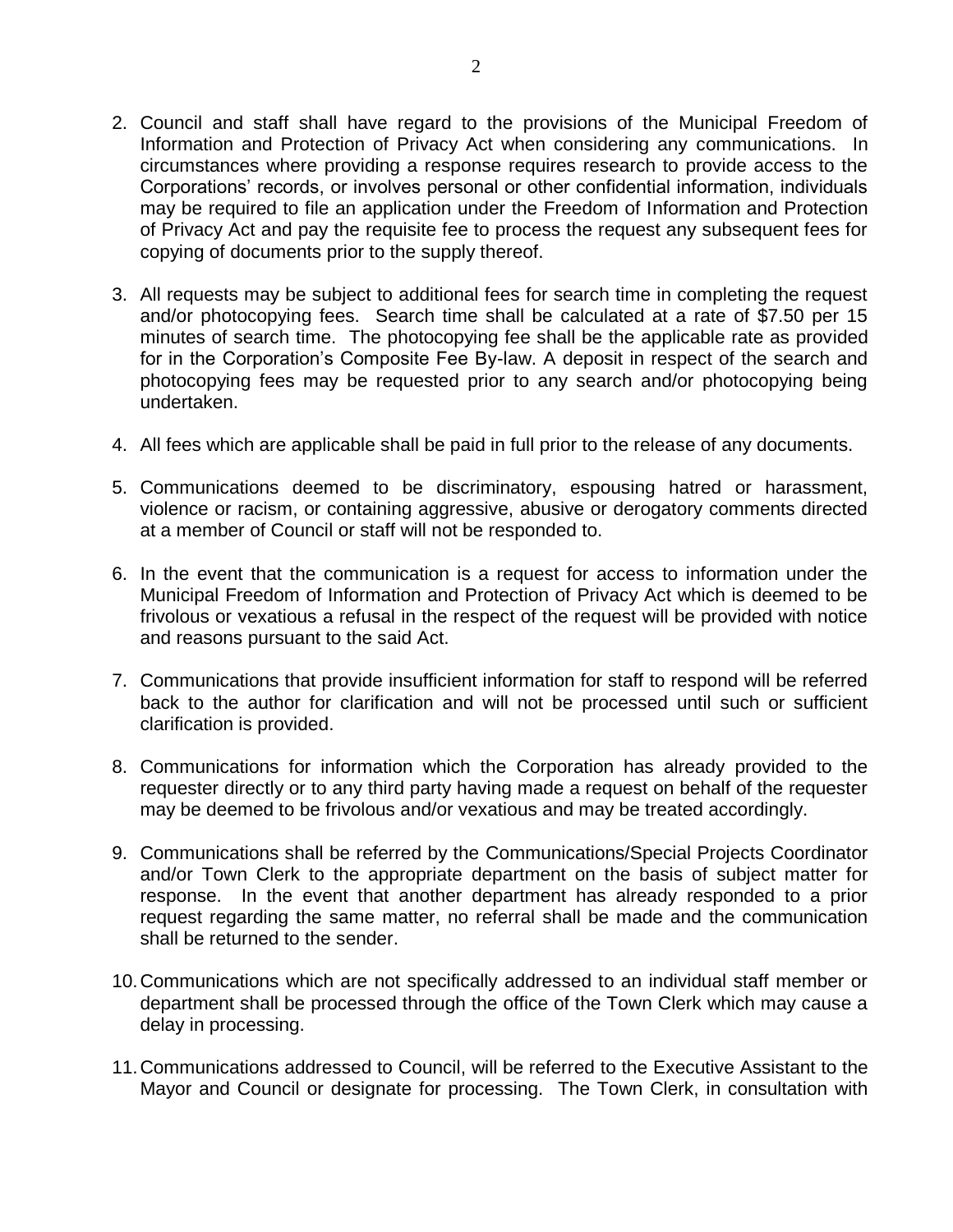the Mayor and/or C.A.O., shall determine communications to be included on an agenda of Council or a Committee, including a suggested recommendation for action.

- 12.Communications which contain personal information and/or are deemed discriminatory, espousing hatred or harassment, violence or racism, or containing aggressive, abusive or derogatory comments directed at a member of Council, staff or any other party will not be referred to Council and will be returned to the sender and/or reported to relevant authorities and/or legal counsel for further action if deemed appropriate.
- 13.General communications received from or issued by the Corporation to various media outlets through media releases shall be processed through the Communications/Special Projects Coordinator in consultation with the Mayor and/or C.A.O. and applicable Department Head.

### *Communications outside the jurisdiction/responsibility of the Town of Wasaga Beach*

- 14. Staff and/or Council will not provide responses to requests for information or the interpretation of issues outside of the jurisdiction/responsibility of the Corporation.
- 15.Staff and/or Council will not provide legal advice and/or legal opinions or information which may be considered to be legal advice and/or a legal opinion.
- 16.Interpretation of provincial legislation, with the exception of interpretation required to assist in municipal functions such as Building Code Information and Municipal Elections Act, will not be provided. Staff may refer such inquiries to other levels of government, agencies, or appropriate other locations, to assist the public in obtaining the required information.
- 17.Requests for information on the rationale of Council policies and/or by-laws beyond what is contained within the policy and/or by-law will not be provided, with the exception of background reports or the Corporations' records on the relevant topic.
- 18.The Corporation will not be responsible for and not bound by any privately expressed or personal views, opinions or commentary which may be provided by a member of Staff or Council.

#### *Complaints*

- 19.Complaints shall be processed in accordance with the Town's Corporate Complaints Policy giving consideration for the type and nature of the complaint.
- 20.In the event complaints cannot be resolved through the Town's complaint process and policy they may be submitted to the Provincial Ombudsman's office in accordance with the provisions of Bill 8.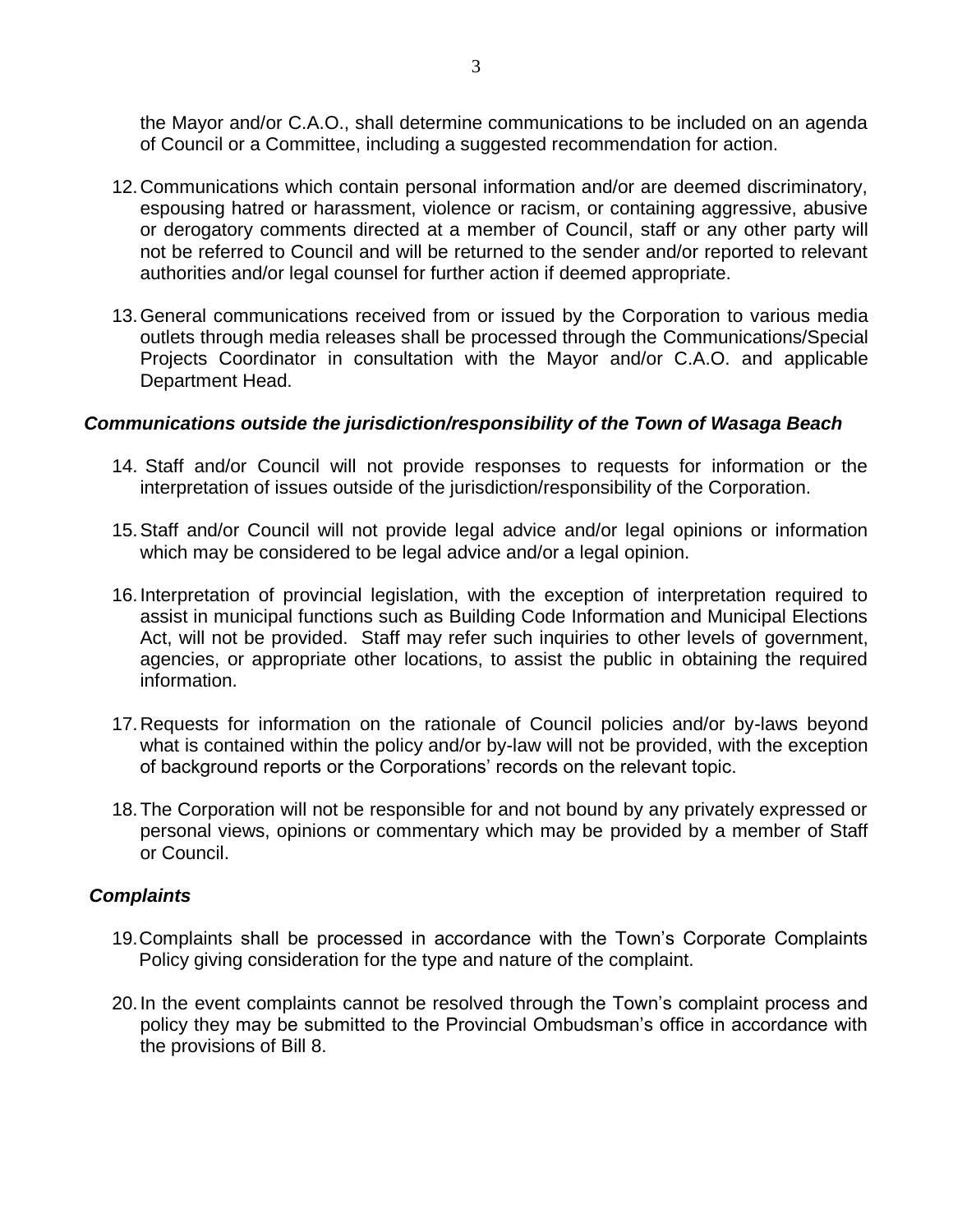## *Requests for Support from other municipalities or government organizations*

- 21.Requests for Support from other municipalities or government organizations shall be forwarded, from the Office of the C.A.O. or Town Clerk, to the Department Head of the Department most closely associated with the topic matter for review. The Department Head shall review the request and recommend action. Requests for support shall only be processed when the subject matter is within the jurisdiction of the Corporation.
- 22.Requests for support from the County of Simcoe, or any of its member municipalities, shall be included on an agenda of Council or a Section Committee for consideration. The Department Head of the Department most closely associated with the topic matter shall review the request and recommend action.

#### *Alternative Disclosure*

- 23.Various methods of alternative disclosure are currently in place within the Corporation. Some of these methods include but are not limited to:
	- Electronic meeting management system, available on the Corporation's website, for access to meeting agendas, agenda content and record of meetings (minutes).
	- Access to by-laws via the Corporation's website or viewing at the Townhall.
	- Deputations/presentations, in accordance with the Procedural By-law.
	- Opportunity to ask questions or obtain clarification on agenda items at the end of Council/Committee meetings.

## *Municipal Freedom of Information and Protection of Privacy Act*

- 24.Individuals have the ability to request access to records in accordance with the provisions of the Freedom of Information and Protection of Privacy Act and pay the requisite fee.
- 25.Nothing contained in this Policy is intended to conflict with nor derogate from the provisions of the Freedom of Information and Protection of Privacy Act.

#### *Medium of Response*

- 26. Save as provided in clause 28, the method of submission of communications/ correspondence shall not solely nor necessarily determine the medium of response (e.g. if an inquiry is received via facsimile, it may be determined by the Corporation to be more efficient/effective/practical, to respond via telephone).
- 27.Where there is a verbal response provided to a written communication, an indication of the verbal response, including the responder's name, time and date, will be recorded on the written communication or where appropriate a written record may be attached to the correspondence and noted thereon.